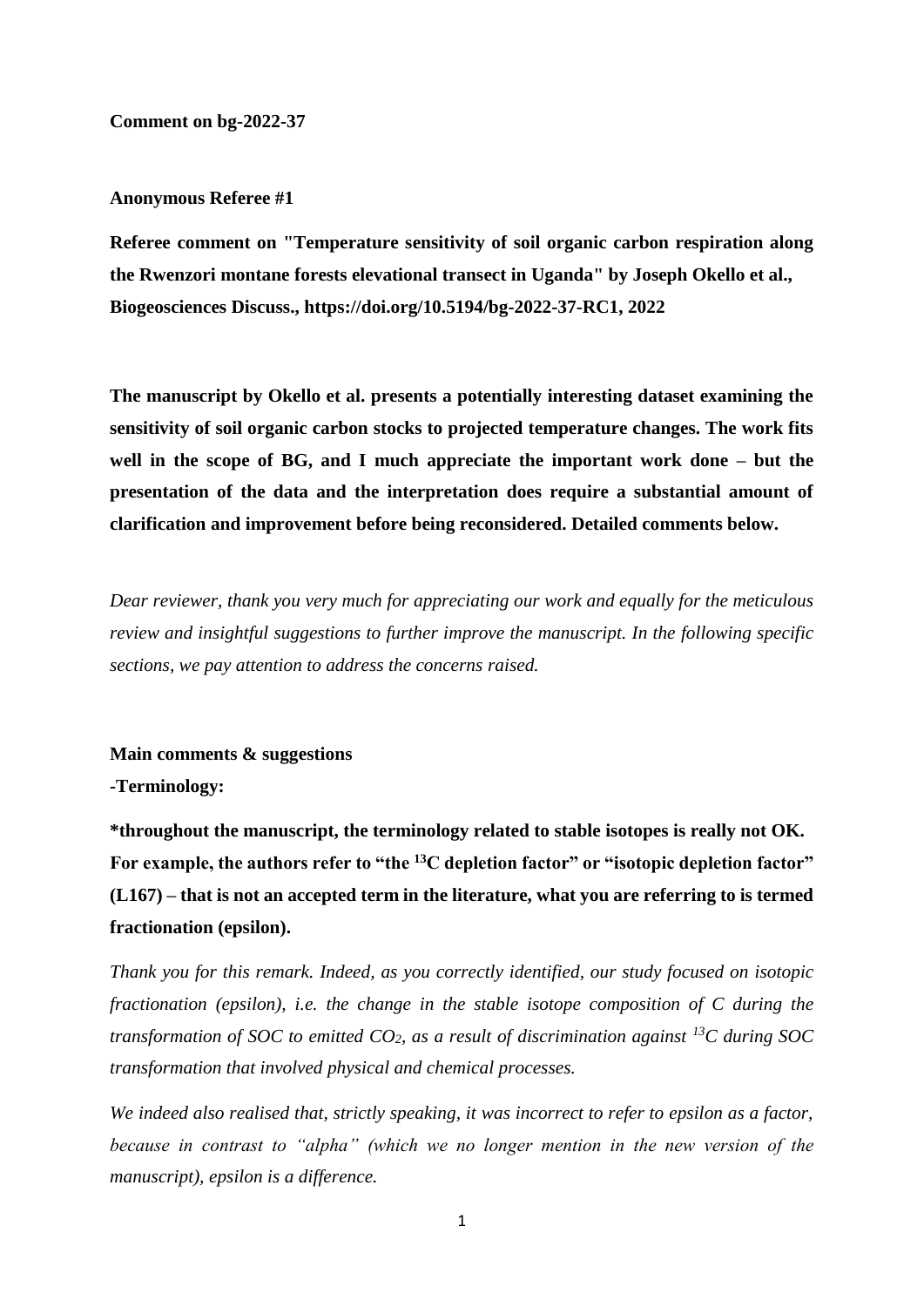*Further, we agree to rearrange Equation 2 in the new version of the manuscript as follows:* 

$$
\varepsilon = \left( \left( \frac{\text{R-CO}_2}{\text{R-SOC}} \right) - 1 \right) * 1000 \tag{2}
$$

Where:

R-CO<sub>2</sub> is the ratio of <sup>13</sup>C to <sup>12</sup>C in the emitted CO<sub>2</sub>

R-SOC is the ratio of  ${}^{13}C$  to  ${}^{12}C$  in soil organic carbon (substrate)."

## **\*other examples: L 321 "<sup>13</sup>C and content of soil organic carbon relatively increased"**

*We agree to revise this in the new version of the manuscript as follows: "Further, in warmed soils, the δ <sup>13</sup>C values and soil organic carbon content increased and decreased, respectively."*

# **\*Keeling mass balance approach (line 155-162): this is just a mass balance approach, a Keeling plot is something quite different; equation 1 does not appear in the Keeling (1958) paper you refer to.**

*Thank you for this observation. Indeed, we agree that this is simply a mass balance approach and we shall add citations of this approach. While indeed Keeling (1958) used this approach in the Keeling plot method over several points of measurements, we used the mass balance approach for only two CO<sup>2</sup> measurement points. As such we just calculated the mass balance using equation 1 (line 157). We agree to rephrase this statement in the new version of the manuscript as follows:* 

*"To determine the δ <sup>13</sup>C values of the respired CO2, we used a mass balance approach (Phillips and Gregg, 2001).*

$$
\delta^{13}C-CO_2 \approx \frac{[CO_2]_{final} * \delta^{13}C-CO_{2final} - CO_2]_{initial} * \delta^{13}C-CO_{2initial}}{[CO_2]_{final} - [CO_2]_{initial}}
$$
(1)

**\*L 146, 190, 289: "***δ* **<sup>13</sup>C isotopic composition": again, this is not appropriately phrased. Use either "δ <sup>13</sup>C values" or "the C stable isotope composition" but not combinations of the two.**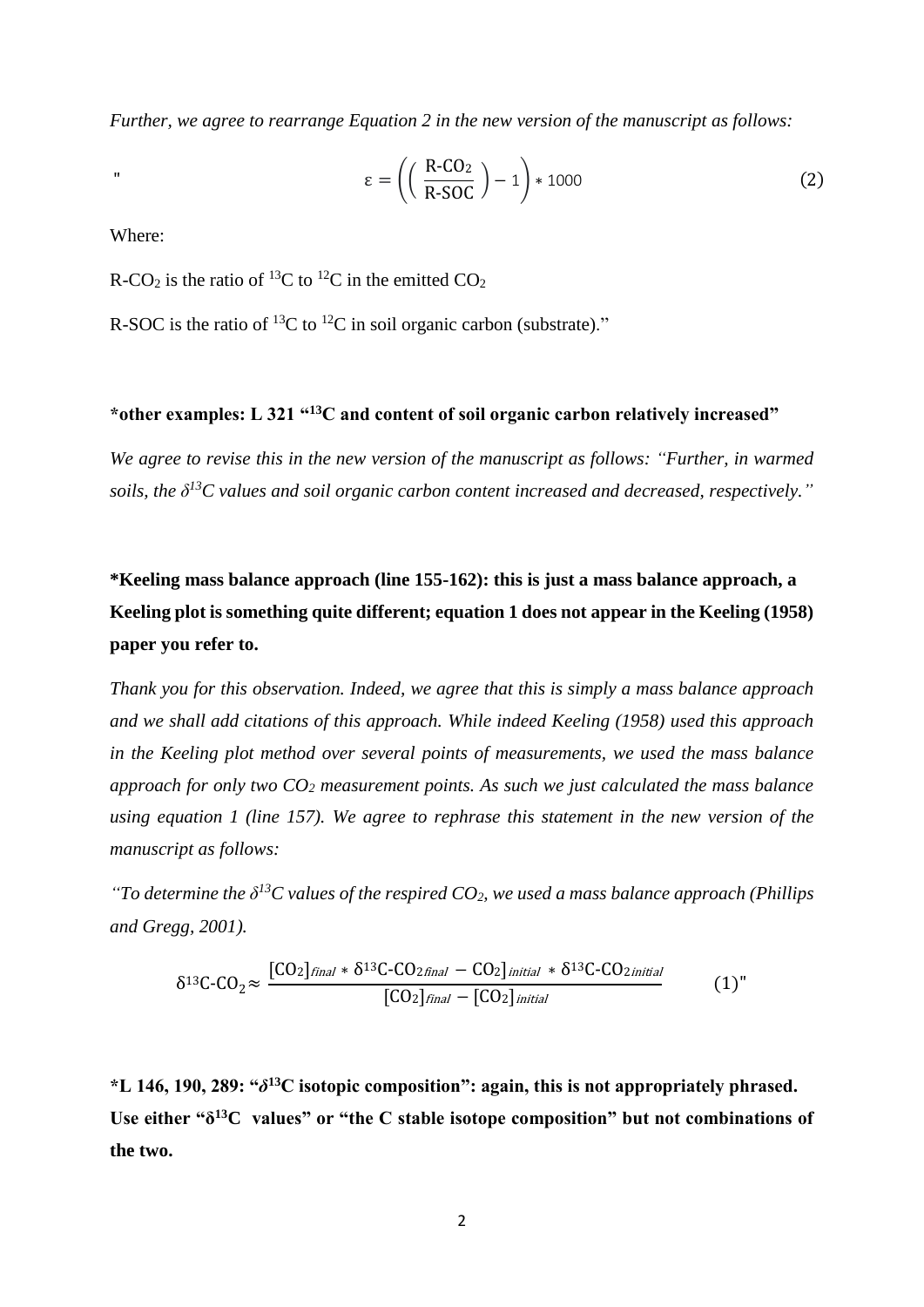*We agree to rephrase throughout the manuscripts and use the term "δ <sup>13</sup>C values". For instance for those specific lines:*

*L146. "Immediately, one gas sample was taken using a 45 mL syringe. The ambient CO<sup>2</sup> concentration and its δ <sup>13</sup>C value at "open condition" was analysed using Cavity Ring-Down Spectrometer, (G2113-I, CRDS CO<sup>2</sup> analyser, Picarro, United States)." (The "open condition" is the initial sampling time (T0))*

*L190. "The top 10 cm of the soil cores was collected (i.e. the soil layer with the highest C content and most active in C cycling), homogenised, air-dried, and sieved (2 mm mesh size) for additional laboratory incubation experiments, in order to assess the effect of two years of in situ warming on: (i) CO<sup>2</sup> respiration rates; (ii) the AE and Q<sup>10</sup> coefficient; and (iii) SOC content and δ <sup>13</sup>C values."*

*L289. "Further, to check for changes in*  $CO_2$  *emission rates, AE,*  $Q_{10}$ *, SOC content and*  $\delta^{13}C$ *values between control and in situ warmed soil at each elevation cluster, we used a Wilcoxon test."*

### **\*enrichment in <sup>13</sup>C isotope (L478): enrichment in <sup>13</sup>C**

*We agree to rephrase as suggested.*

### **\*L373: δ <sup>13</sup>CO<sup>2</sup> --> δ <sup>13</sup>C -CO<sup>2</sup> or δ <sup>13</sup>C of CO<sup>2</sup>**

*Thank you for the observation, we agree to rephrase this to*  $\theta$ *<sup>3</sup><i>C-CO*<sub>2</sub><sup>*"*</sup> *in the new version of the manuscript.*

**-PLFA data: there is a short section in the Methods outlining the extraction and derivatization of PLFA, and then basically nothing. No info on how PLFA were identified and quantified, no information on how the resulting data were treated – assigned to microbial groups etc. The data are presented later on as concentrations of PLFA representing gram-positive, gram-negative bacteria, fungi, etc. but no information or references are given; no mention of this in the Methods, and very little real discussion of**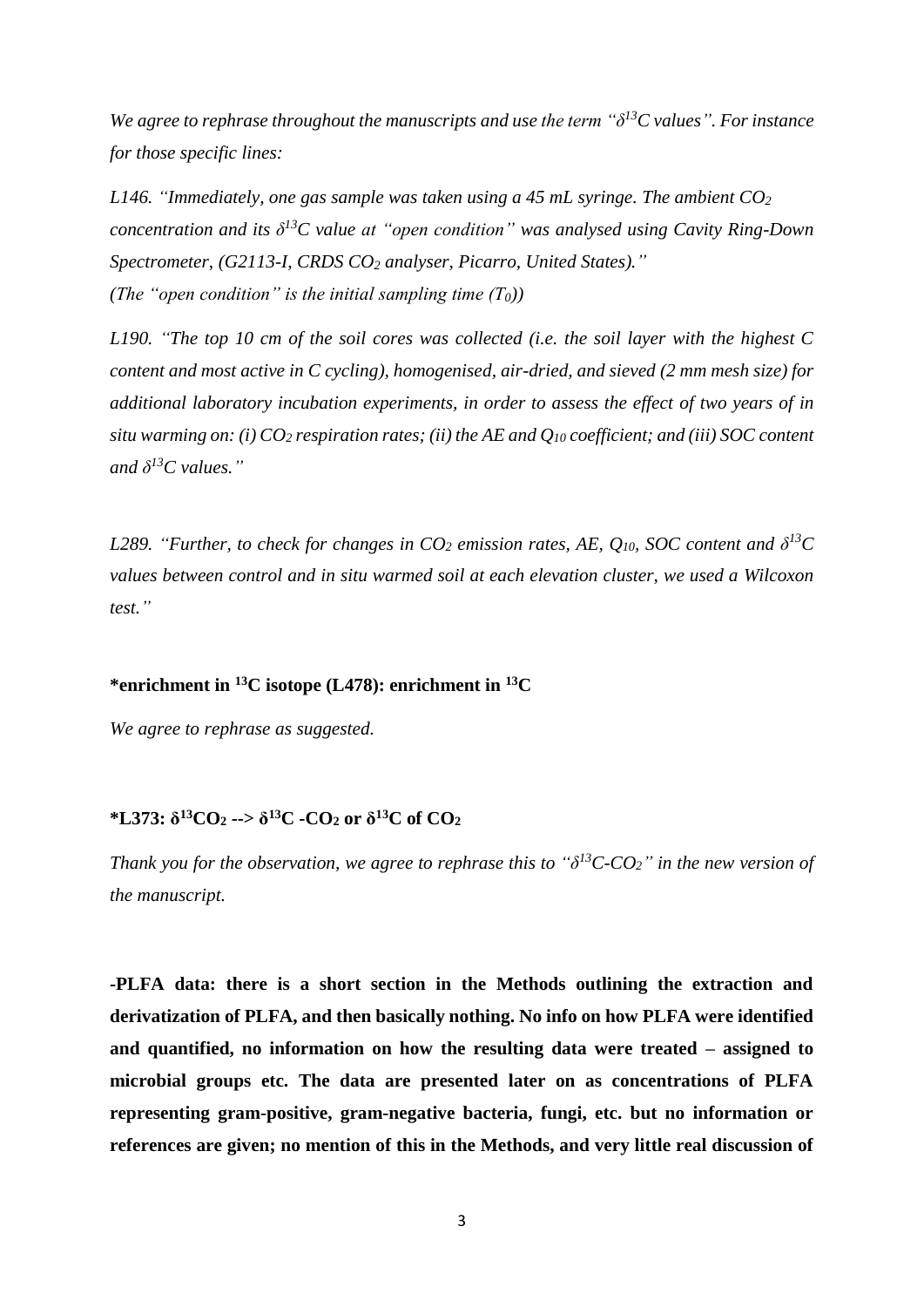**these data. Either add all this info, or remove them if the data don't contribute much to the story.**

*Thank you for this insight. We agree to add some procedures and citations of the method used from line 132. i.e. " Eventually, the phospholipid fatty acids were converted to methyl esters, which were subsequently analysed using gas chromatography (GC, Trace GC, Thermo Scientific, Bremen, Germany)" following the methods described by Denef et al. (2007) and Huygens et al. (2011).* 

*Additionally we agree to add the following: "We determined the ratios of the peak area of each individual PLFA to that of C16:0, a universal PLFA occurring in the membranes of all organisms. PLFA ratios less than 0.02 were excluded from the data set (Drijber et al., 2000). PLFA was assigned to microbial fungal group following (Zelles, 1997) and (Chung et al., 2007). While PLFA assignment to bacterial group and to gram-positive and gram negative bacteria followed the procedure described by Kroppenstedt (1985) and Frostegård and Bååth (1996)"* 

**-precipitation: L101:7000 mm should be 700mm probably or something in that order of magnitude at least. The study sites cover a wide range of precipitation, and there is also a clear difference between Kibale and Rwenzori (as in: precipitation is higher in Kibale than at the lowest elevation along the Rwenzori transect)- however, the effect of precipitation on the data from the translocation experiments is not discussed at all; this should be worth some discussion.**

*We agree that there must have been an error in precipitation data at elevation of 1760 m. The available rainfall data from the Uganda Wildlife Authority (2012-2016) indicated unusually high rainfall at two of the six elevations where data were collected. When picking the ranges of rainfall, we selected one of these high values. We have now used the ranges to only include rainfall data for the realistic four data points (all with rainfall amounts between 1500-1800 mm per annum). As such, rainfall ranged from 1570 mm at 1760 m to 1806 mm at 4230. Therefore we propose to use these rainfall amounts in the new version of the manuscript.* 

*Further, while we used this data to give an indication of rainfall in the Rwenzori Mountains, the data are not specific to our study plots (only one weather station is within the studied site elevation). Therefore we cannot conclusively tell the rainfall trend in the elevational gradient.*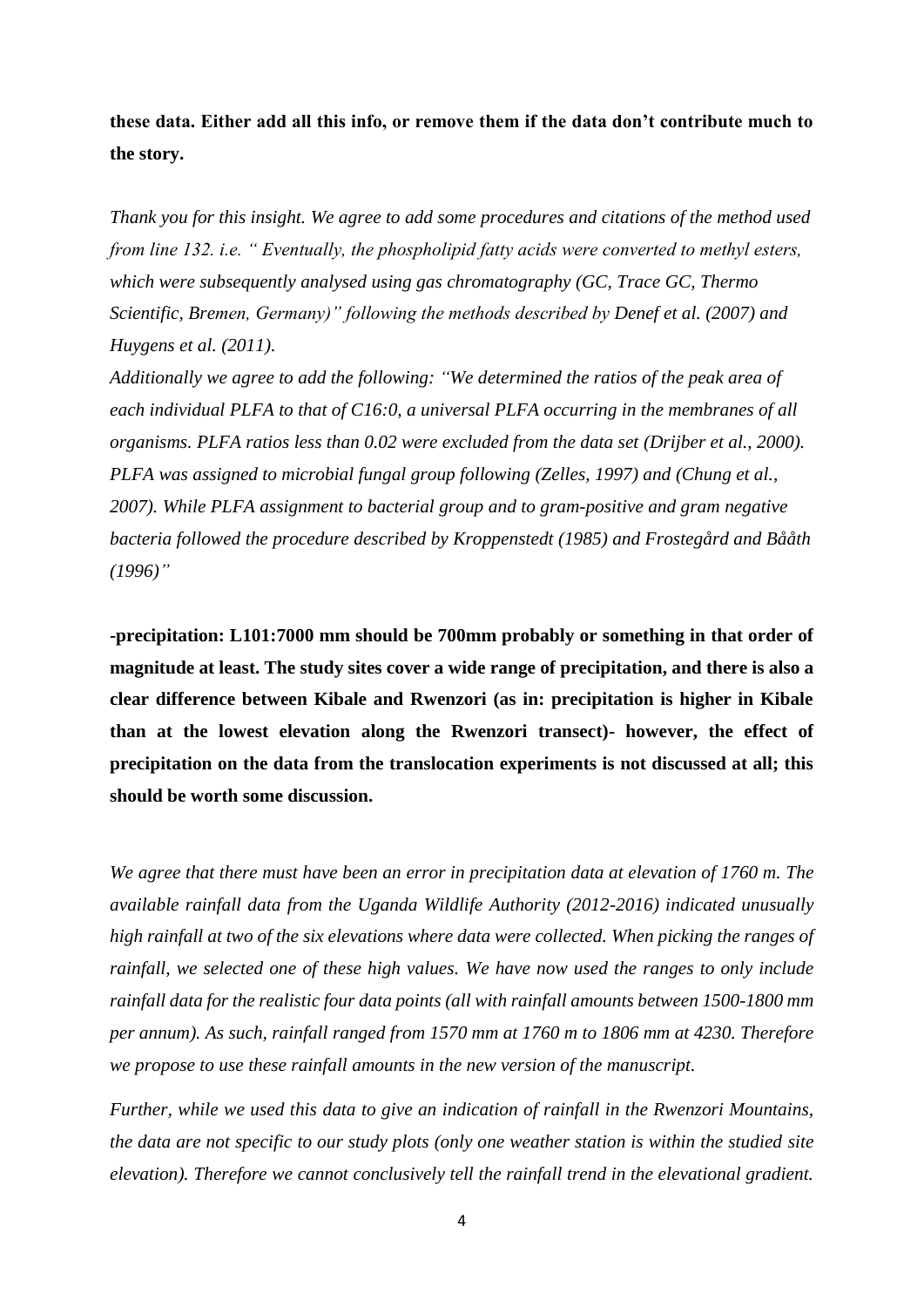*Due to this uncertainty, in our study plots we focused on directly monitoring the soil moisture content which indeed directly affects microbial activities. We discussed the effect of soil moisture elaborately. For this reason, we did monitor CO<sup>2</sup> efflux under in situ conditions in two key periods (start of rain and mid rainy season). Indeed, the results indicated an increase in CO<sup>2</sup> efflux following increase in soil moisture in the mid rainy season. Because of this we noted that soil moisture has an effect on CO<sup>2</sup> efflux (see section 4.3 line 506-519). Additionally, under laboratory condition when moisture content was standardized, we noted that CO<sup>2</sup> emission did not differ along the elevational gradient, but decreased linearly when standardised per amount of SOC (i.e., effect of temperature is isolated, line 508-519).*

**-L111-116: No mention is made on whether samples were acidified to remove potential carbonates (or carbonates precipitation from the soil solution during soil drying). C/N ratios are reported but you need to specify whether these are weight/weight or molar ratios. For a proper interpretation of data, specify the reproducibility of your measurements (e.g. for δ <sup>13</sup>C ) and mention which standards were used. In Table 1, specify then if these concentrations refer to organic or total C. If total C, then you may want to add a note of caution in the interpretation of differences between δ <sup>13</sup>C of soil C and CO<sup>2</sup> produced.**

*Thank you for these remarks. Practically at the prevailing soil pH-KCl (5.4-3.3, see table 1), the soil is quite acidic, and the presence of carbonates is negligible. Secondly, in the wet tropics (where there is precipitation surplus), carbonates are commonly dissolved and leached down to deeper soil layers, yet we only sample the top 30 cm of soil. Given these reasons, the total carbon measured was taken as the soil organic carbon. Therefore, agree to explicitly mention this in the revised version of the manuscript in the methodology section from line 116.*

**-section 2.3: provide a description of how temperature was controlled during these incubations.**

*We agree with this comment, we should have mentioned that we used an incubator earlier in section 2.3 (it is in line 144). In the new version of the manuscript, we agree to mention it at the beginning of in line 140 as follows:*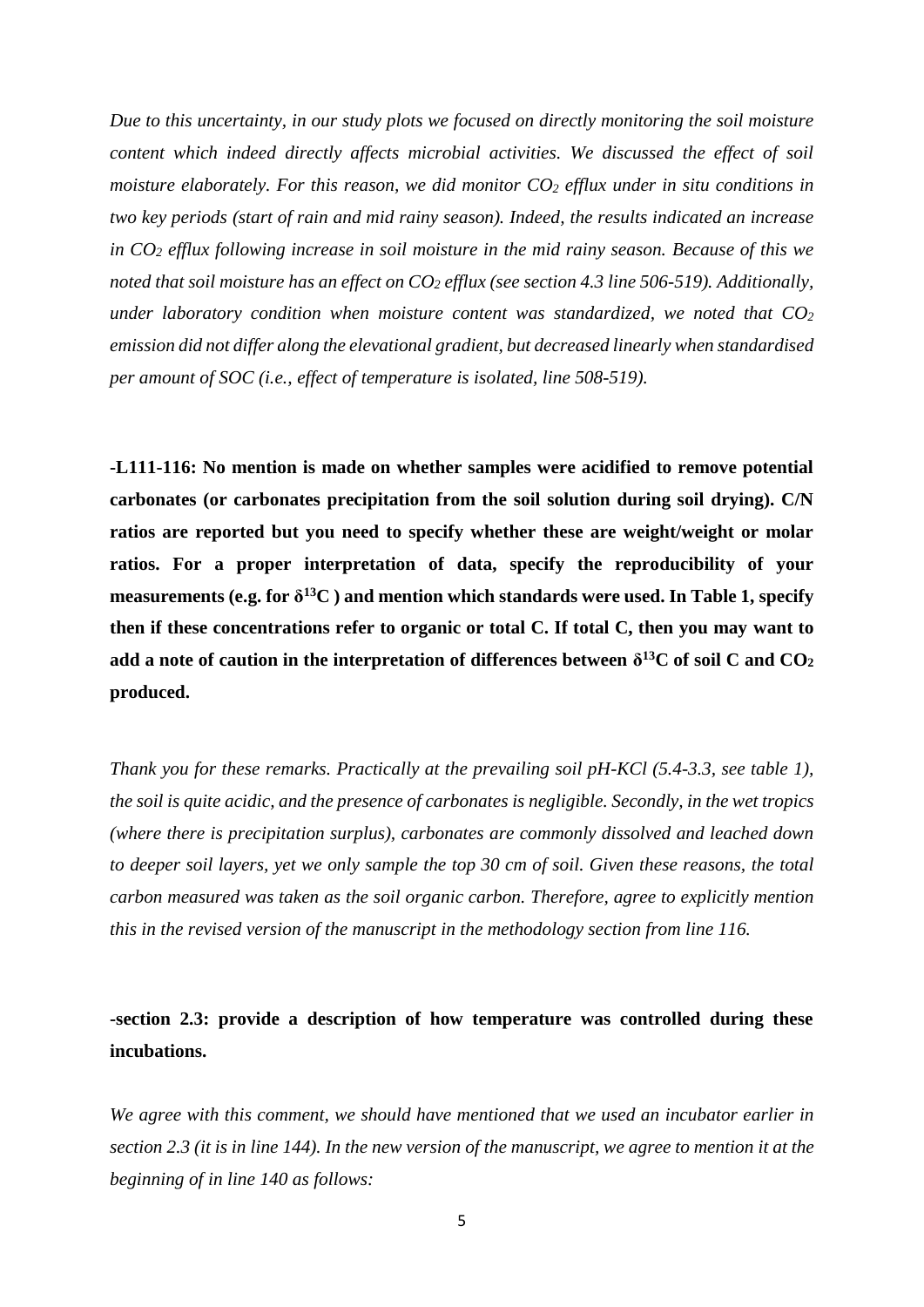*"The samples were then pre-incubated in the incubator for 14 days (at the respective mean annual temperature per elevation cluster, i.e. 20, 17, 15, 13 and 12 °C for elevation clusters of 1250-1300, 1750-1850, 2100-2200, 2500-2600 and 2700-3000 m a.s.l., respectively)."*

# **-section 2.3: mention how you coped with removing a 45 mL gas sample from your incubation jars: was this volume replaced with air while taking these samples, if not how was the pressure difference accounted for in your measurements?**

*We agree that this is needed. We wish to clarify that in the in situ CO<sup>2</sup> measurements, the gas chamber was equipped with a vent tube to minimize pressure differences (mentioned in line 220-221). Additionally, for in situ CO<sup>2</sup> measurements, only 15 mL gas sample was taken at a time (see line 227-228),( yet the total volume of the chamber was about 4 L). While for laboratory incubation, headspace gas sampling for the determination of soil CO<sup>2</sup> fluxes was done twice, directly at the beginning before fully closing the jar and at the end of the incubation period. For gas sampling a gas tight syringe (45 mL) was used, which was immediately gastightly closed after taking the gas sample. Gas samples were analyzed immediately using Cavity Ring-Down Spectrometer, (G2113-I, CRDS CO<sup>2</sup> analyser, Picarro, United States). Thus, during incubation the pressure in the jar was not affected. Moreover, immediately after the second sampling, the jars were opened and only covered with parafilm to equilibrate until the following day (see line 151-153).* 

# **-L208: why refer to the "slope of the CO<sup>2</sup> concentration in function of time"? If I understand well, you simply have measurement at the start and end of the incubation ?**

*We appreciate this suggestion. Indeed, this we agree to rephrase as follows: "Eventually, the CO2 emission rate was determined as change in headspace CO<sup>2</sup> concentrations (t1-t0) divided by the incubation time (24 hours) for laboratory experiments. Still for the in situ measurements we calculated a slope representing increase of*  $CO<sub>2</sub>$  *concentrations*  $(N = 5)$  *over chamber closure time (90 minutes)".*

**-L199 and further: any reason to go for 50 mL jars here instead of 1 L jars (as in section 2.3) ? For the δ <sup>13</sup>C measurements, it's important to convince the reader that the data you collected from these experiments are valid: you are in a closed system, where you sample gaseous CO2 for δ <sup>13</sup>C analysis, but you also have an aqueous phase. CO<sup>2</sup> will equilibrate**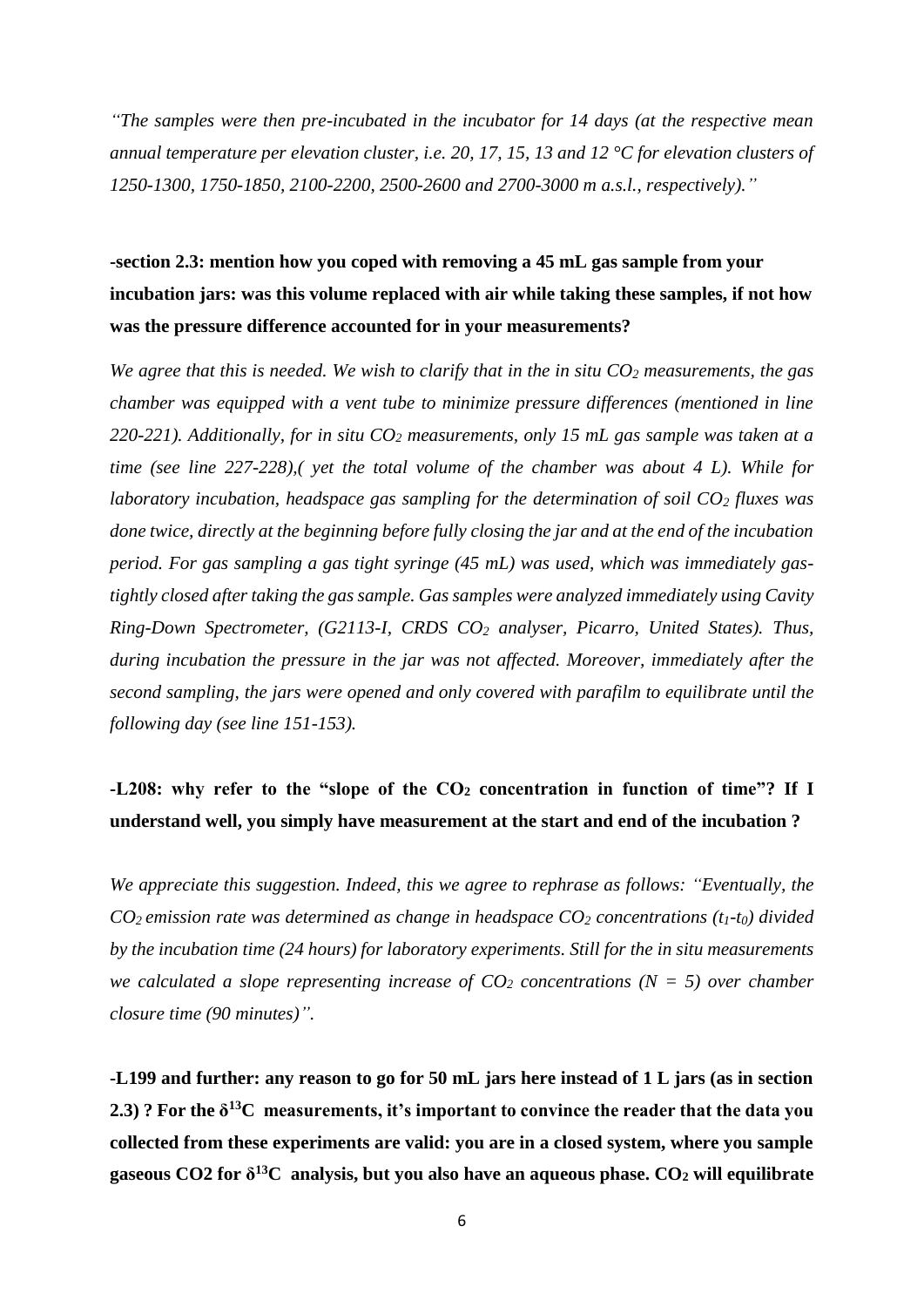**between the two, and there is a (small) degree of isotope fractionation involved. The smaller the headspace volume compared to the volume of soil (and thus water), the higher the possible bias in resulting δ <sup>13</sup>C -CO<sup>2</sup> data if not accounted for. It might be negligible in your setup, but you need to provide arguments to show this.**

*Thank you for this comment. We are aware of the isotopic fractionation between headspace and liquid phase, though this section you refer to is only about CO<sup>2</sup> headspace concentration measurements, but not isotopes. Further, as clarified in this experiment, firstly, we ensured that the headspace volume and moisture content was constant for all the samples. Secondly, in preliminary experiments we ensured that headspace CO2 concentrations increased linearly over a time period of 24 hours.*

**-Section 2.5: while I am aware that much of the literature refers to soil CO<sup>2</sup> flux measurements using closed chambers as "soil respiration", one should avoid keeping using this terminology in use; what is measured is not total in situ soil respiration but the** diffusive flux of  $CO_2$  from the soil. This diffusive flux is governed by the gradient of  $CO_2$ **concentrations / partial pressures and is thus influenced by e.g. porosity, water content etc. Part of the CO<sup>2</sup> produced by soil respiration is lost via percolation and groundwater losses.**

*We concur with this statement. In the new version of the manuscript, we agree to explicitly mention in line 211 that we measured the in situ diffusive flux of*  $CO<sub>2</sub>$  *from the soil (* $CO<sub>2</sub>$ *) emission) and used it as a proxy for CO<sup>2</sup> respiration (hereafter referred to as "CO<sup>2</sup> emission").*

**-Chamber deployment time (L224): 90 minutes seems excessively long for chamber closures, especially given the low chamber surface area. Pavelka et al. (2018, doi:10.1515/intag-2017 0045) and other recommend much lower chamber closure times, in the order of 5 minutes. Were the chambers equipped with a fan to ensure proper mixing within the chambers ? If the CO2 increase was not linear, this has implications for your** fluxes as well as  $\delta^{13}C$  data interpretation.

*Thank you for this comment. We are aware of the effect of increasing gas concentrations in the headspace on CO<sup>2</sup> diffusive fluxes out of the soil. While shorter chamber closure times are indeed preferable, this could not be realised under field conditions. At the time of the field*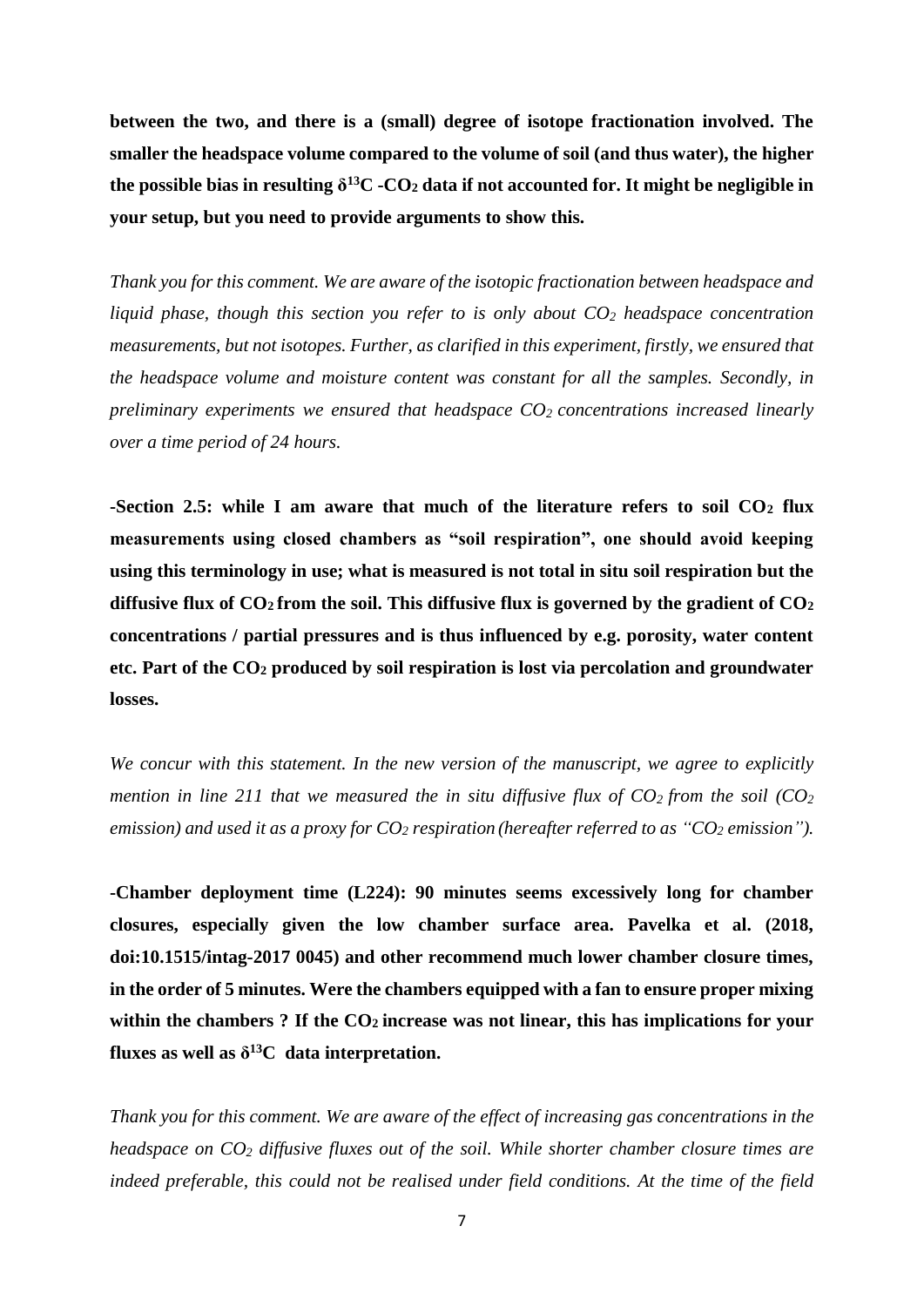*campaigns, we did not have the possibility to do continuous measurements in situ (as the instrument broke down), so this was the best alternative. Further, we purposely took headspace air samples every 30 minutes interval, so that it was possible to check linearity with time and indeed the CO2 concentration was always linear over the 90 minutes intervals (see line 204- 206). Secondly, the gas chambers were fitted with a vent tube to minimise any changes in pressure. As such, the conditions for a non-steady state closed chamber flux measurements were still respected. We agree to explicitly mention this statement in the new version of the manuscript from line 229.*

**Not clear, by the way, if all δ <sup>13</sup>C -CO<sup>2</sup> measurements were made using a Picarro G2113,**  this is only mentioned for the  $t0$  samples in section 2.3. If other  $CO<sub>2</sub>$  samples were **measured using other methods, add the necessary info (equipment, standards, reproducibility) to your Methods section.**

*Thank you for this comment. For clarification, in the laboratory incubation in section 2.3, we used Picarro G2213 for both T0 and T24 as mentioned (line 146-147). While for section 2.4 (about the soil mesocosm translocation experiment), we used a gas chromatograph (Finnigan Trace GC Ultra, Thermo Electron Corporation, Milan, Italy) fitted with a thermal conductivity detector (mentioned in line 205-207). The gas chromatography measurements were only for CO<sup>2</sup> concentration and not for <sup>13</sup>C.*

**-L237: linear regression: if you have 2 data points only, then avoid referring to this as 'fitting a linear regression to the concentrations over time'.**

*Thank you for this suggestion. We concur and adapted as above in the comment about L208*.

**-L402-403: 'the SOC contents of warmed soil were relatively lower than those of control (soils) along the elevational transect': While Figure 4e may indeed suggest this, this does not appear to be the case for the lower elevation sites + even for the higher elevations the large error bars do not suggest that this difference is significant. Quantifying small changes in SOC stocks is challenging – if the difference is not statistically significant, then avoid phrasing in the way it is currently done. If you do feel confident that these are robust differences, you need to provide statistical justification + provide an estimated analytical**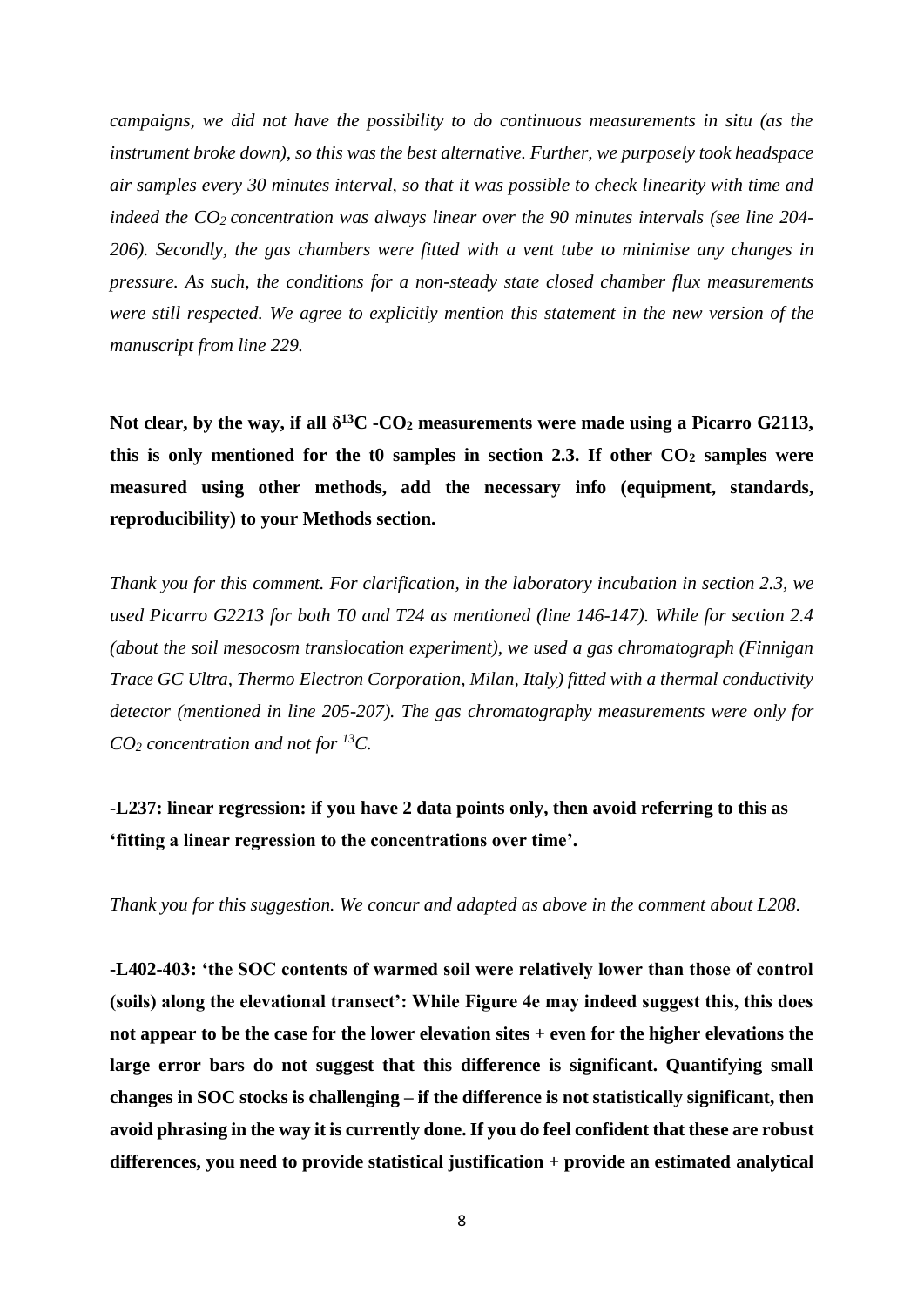**error on your bulk density and %C (or OC, see elsewhere) data. The same comes back on L 484 where you claim that SOC was relatively lower in warmed as compared to control [samples] – if these differences are not significant then such statements should be rephrased; this is what others will pick out as conclusions in subsequent work.**

*Thank you for this insight. Indeed we agree with this comment. For this reason, we first mentioned the following: "Results revealed that at each elevation cluster, there was no significant difference in the studied parameter between control and warmed soil (SI, Table 3)" (line 395-398)."*

*The high spatial and temporal variability in measurements of soil diffusive CO2 fluxes often preclude powerful statistical tests of small treatment effects (Davidson and Janssens, 2006), as is usually the case in warming experiments. This effect is even more critical in montane ecosystems with different slope positions and aspects. Therefore, a parallel linear regression model fit along the entire elevation can help to reveal some "trend" between warmed and control treatments for soils taken at different elevations. To clarify further, these parallel linear model only reveals some trend but doesn't test for significant differences. The regression slopes indeed revealed a trend between control and warmed samples when fitted side by side.*

*Finally, we have added the statistics for SOC and*  $\delta^{13}$ *C and also the slopes and intercepts of the linear mixed effect model for SOC and δ <sup>13</sup>C for both control and warmed treatments in SI, Table 3.* 

**-L403-404:** the data presented in Figure 4f show a surprisingly large difference in  $\delta^{13}C$ **values, albeit with relatively high standard deviations. It would be good to provide statistics for this: for which elevations are these differences significant or not ? Again, I assume that for the high elevation sites, they are not statistically different – which should not be a surprise, as you have very organic soils here for which you would need to have a very high turnover rate to see any differences in δ <sup>13</sup>C of the SOC pool after 2 years. You could likely do some back-of-the envelope calculations here.**

*Thank you for this insight. We agree with this comment. As mentioned earlier, L402-403 and L484, there were no significant differences between control and warmed samples for a given elevation, while using linear mixed effect model regression analysis across entire elevational gradient allowed to show a trend between warmed and control treatments. As such we agree to*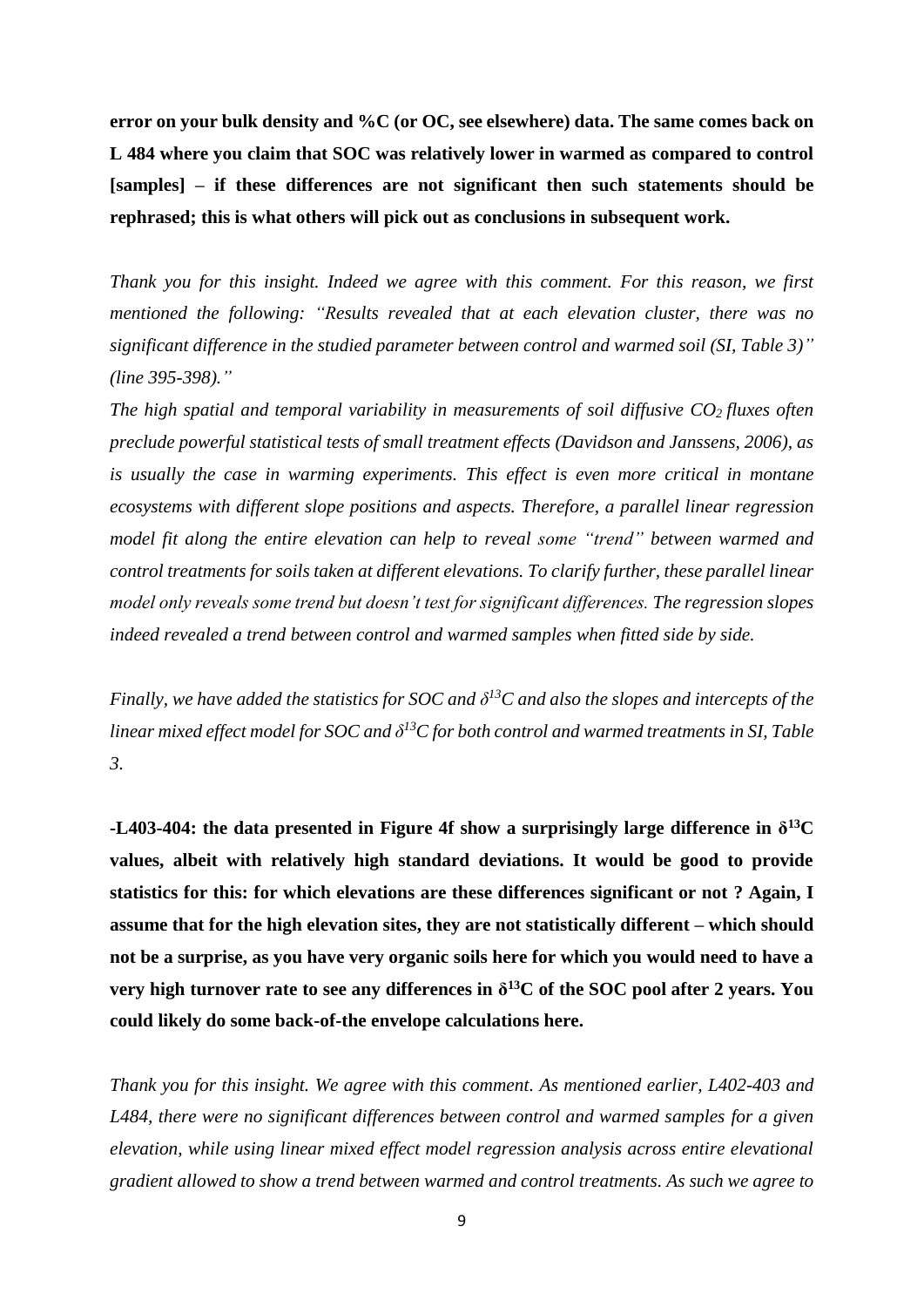*clarify in the new version that "the remaining SOC tended to be more enriched in <sup>13</sup>C in warmed than in control, and the SOC tended to be lower in warmed than in control treatment". We agree to also add the statistics for SOC and*  $\delta^{13}$ *C in SI, Table 3 along with the slopes and* 

*intercepts of the linear mixed effect model regression fit in the new version of the manuscript.*

**-Discussion, section 4.1. The discussion on differences in**  $\delta^{13}$ **C between CO<sub>2</sub> and soil (organic) carbon needs to be reconsidered. The current discussion assumes that there should be a relationship between rates of mineralization and isotope fractionation during respiration. On line 480, you refer to Amundson et al. (2003) to back up this idea – but this is a paper that only discusses nitrogen stable isotope ratios in soils. As far as I'm aware, there is no sound evidence in the literature that the degree of isotope fractionation (if any) during respiration would be related to either respiration rates, or temperature – as you hint at in the first paragraph of section 4.1. You also refer to Andrews et al. (2000) and Natelhoffer & Fry (1988) here, but these do not really back up such statements: (i) Natelhoffer & Fry merely demonstrate that the SOC pool is typically enriched in 13C as mineralization progresses, without unambiguously demonstrating via which mechanisms (selective mineralization or degradation, Suess effect etc – for an updated discussion see e.g. Ehleringer et al. 2000 Ecological Applications 10: 412-422 and subsequent literature); and (ii) Andrews et al. (2000) should be interpreted carefully here. Granted, they observed similar patterns for soils from FACE experiments and control soils, but note that they do not invoke kinetics in offering an explanation to their data: "The increase in respiration rate across the entire temperature range and the enrichment in <sup>13</sup>C only at 4°C rule out a strictly kinetic explanation for the observed carbon isotope fractionation. In addition, there is no theory that suggests a very different ratio of reaction rates of <sup>13</sup>C compared to <sup>12</sup>C in slow versus fast reactions (Agren et al., 1996). We suggest that the shift in carbon isotopic ratios in respired CO<sup>2</sup> is the result of a shift in the use of carbon substrates in the**  soil". Hence, likely better to refer to a shift in  $\delta^{13}$ C or to "apparent fractionation" then to **fractionation. Note also that they observed a strong change between the first days of incubations and subsequent days, and that there are some methodological aspects to consider when interpreting their data: high volume of soil (and water) compared to headspace, and complete flushing of the headspace with CO2-free air (which implies that CO<sup>2</sup> dissolved in soil water remained and will re-equilibrate, this dissolved CO<sup>2</sup> has a different δ <sup>13</sup>C value that the headspace CO2, etc).**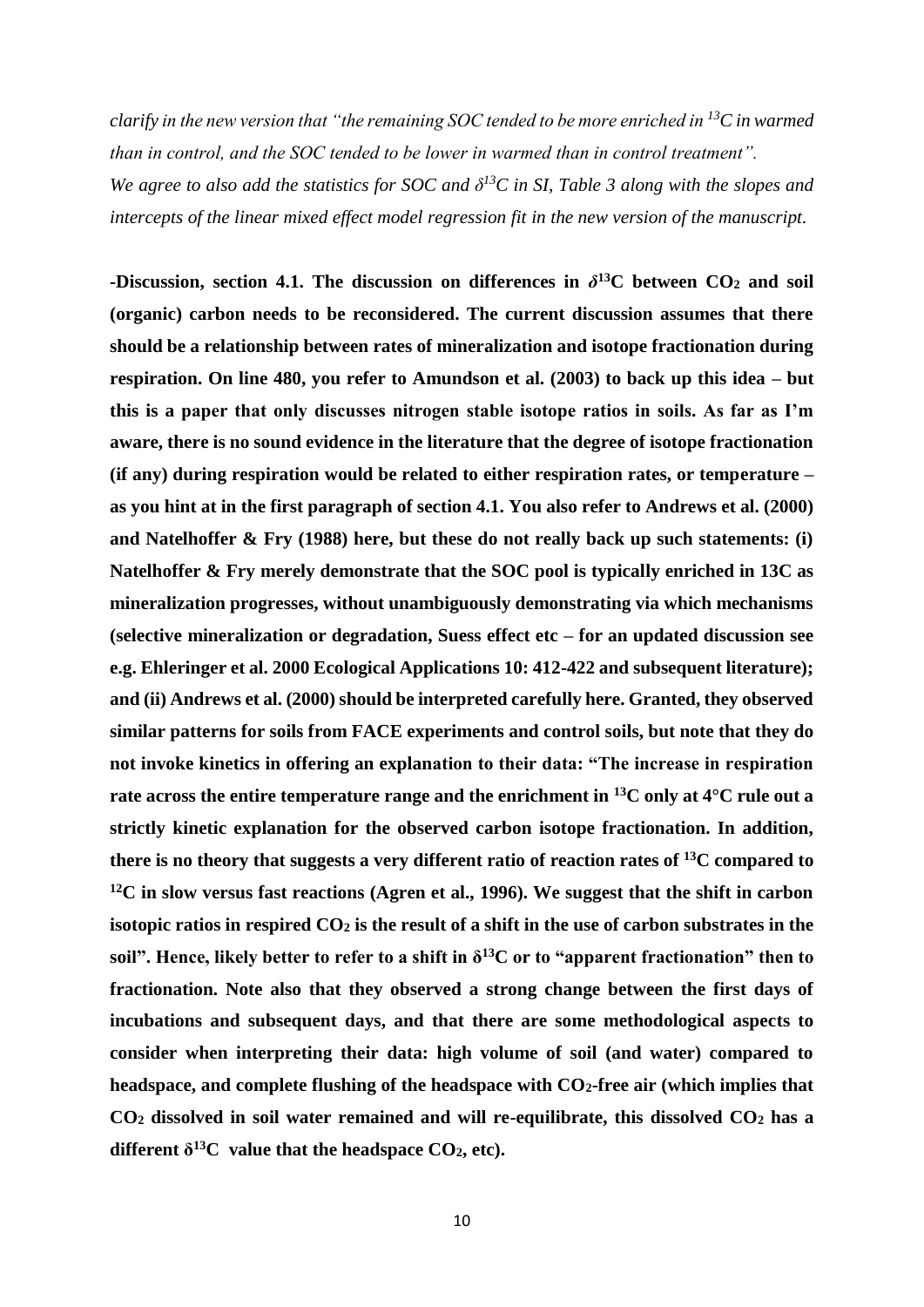# **In short, this entire section at the moment lacks a solid empirical or theoretical basis to interpret differences in δ <sup>13</sup>C data observed to the influence of temperature or higher respiration rates. The same holds true for how some of the conclusions are expressed,**

*We appreciate this insight. We agree to revise the text in this section accordingly. First, we fully agree to refer to apparent fractionation rather than fractionation sensu stricto. Secondly, we propose to add*  $\delta^{15}N$  *data in Table 1 to also show the trend in*  $\delta^{15}N$  *signatures along elevation. Indeed, similar to δ <sup>13</sup>C signatures, the δ <sup>15</sup>N signatures decreased linearly with elevation. This indicates a more closed N cycling with increasing elevation. The results of*  $\delta^{13}C$ *δ <sup>15</sup>N signatures and CO<sup>2</sup> emission rates along elevation suggest a lower mineralisation at higher elevations. Similarly, the apparent δ <sup>13</sup>C fractionation decreased linearly along the temperature gradient. This could indeed be due to a decrease in apparent fractionation and a shift in the use of carbon substrate. Finally, we agree to update some citations in this section. Therefore, we agree to revise the text in 4.1 (from line 452-463) as follows:*

*"The specific heterotrophic CO<sup>2</sup> emission decreased with increasing elevation, partly in response to effects of lower temperatures on microbial activity (Zimmermann et al., 2009). In support of the temperature effect on CO2 respiration (Figure 3(b)), the apparent fractionation during SOC transformation to emitted CO<sup>2</sup> was also temperature-dependent. The emitted CO<sup>2</sup> at the warmer, lower elevations showed a higher apparent fractionation (and subsequently became relatively more depleted in <sup>13</sup>C) than at the colder, higher elevations (Figure 3(c)). This observation may result from a shift in the use of carbon substrates along the temperature gradient or potentially <sup>13</sup>C discrimination during decomposition by soil micro-organisms (Andrews et al., 2000; Ehleringer et al., 2000; Natelhoffer and Fry, 1988). Indeed, the nitrogen stable isotope composition also indicated a decrease in δ <sup>15</sup>N value with elevation (SI, Table 3). As such, based on the link between the nitrogen stable isotope composition of ecosystems and nitrogen cycling (Amundson et al., 2003; Boeckx et al., 2005), higher degrees of isotopic discrimination may indeed indicate a gradient in the rate of soil organic matter transformation processes likely including specific heterotrophic CO<sup>2</sup> emission. Our results imply that at higher elevations, even though SOC contents were high, microbial SOC decomposition was limited by lower temperatures (Zimmermann et al., 2009). In addition, low CO<sup>2</sup> emission at high elevations may as well partly be the result of the low soil pH values as those negatively affect microbial activity (Walse et al., 1998) and, thus, respiration (Figure 3(c), SI, Table 1). Further,*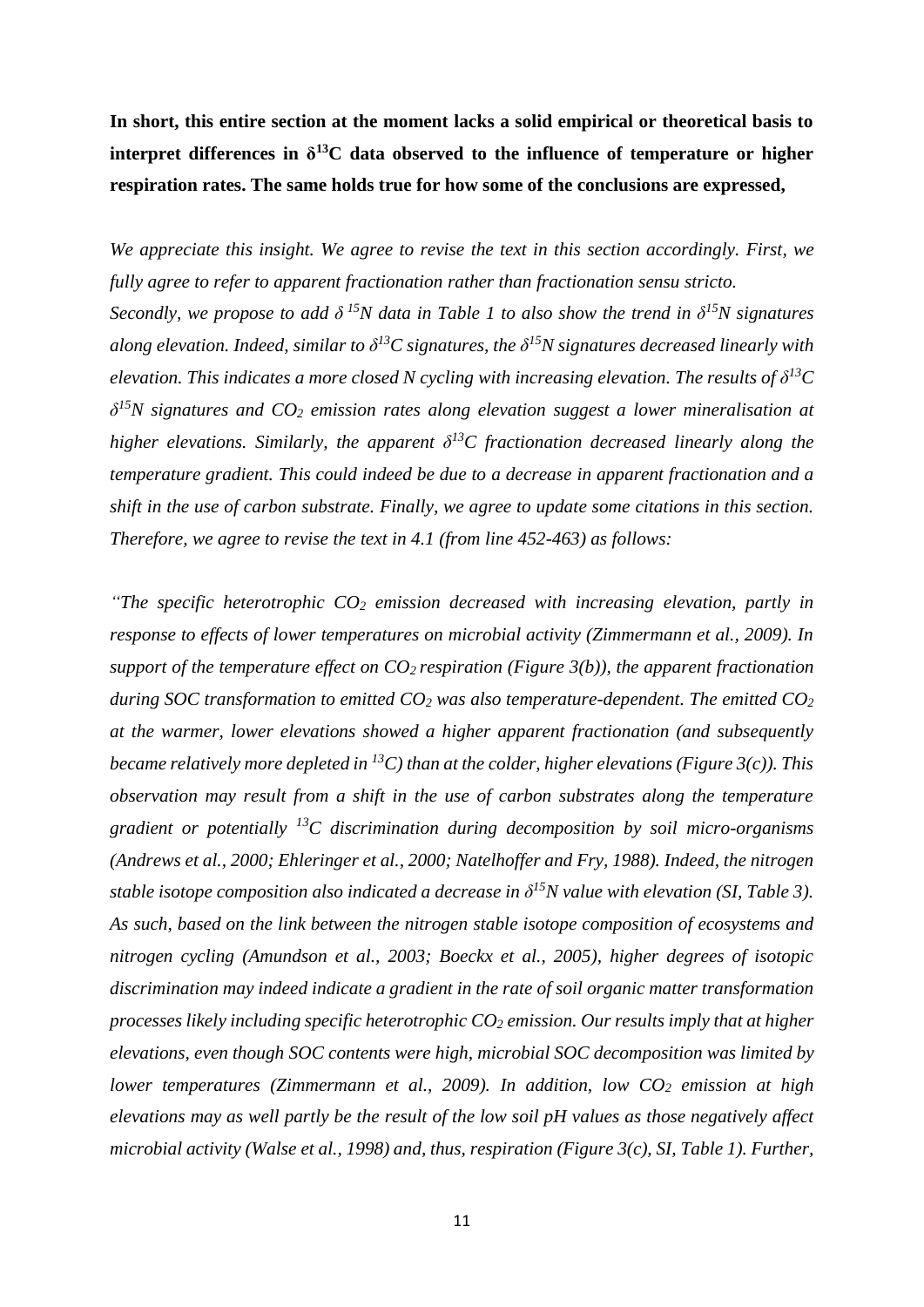*a low pH also facilitates the stabilisation of organic matter through complexation reactions with iron and aluminum ions, which become soluble at a low pH (Lützow et al., 2006)."*

#### **e.g. L 536-539: the statements made are not convincingly supported at the moment**

*Thank you for this comment. Following the revisions in section 4.1 above, we propose revise this statement to indicate the apparent fractionation.*

# **L511-512: 'low soil moisture content limited microbial CO<sup>2</sup> respiration at high elevations: I do not see such lower moisture content anywhere in the data. Given the strong gradient in precipitation, I would expect to see rather the opposite ?**

*Thank you for this comment. The soil moisture content data indicated that the soil moisture content increased in the mid rainy season as compared to the start of the rainy season. Subsequently, CO2 respiration increased in the same trend. Additionally, in the laboratory incubation, when soil moisture content was set uniform at 60% WFPS, we observed no difference in CO<sup>2</sup> respiration except when standardised per unit soil organic carbon, where it decreased linearly with elevation (suggesting an isolated temperature effect). These results indicate a boost of microbial activity probably due to the increase in soil moisture content in the wet season. Secondly, along the elevation gradient, soil moisture content tended to decrease with elevation in the mid rainy season (slope = -0.8,*  $R^2m = 0.25$ *, SI, Figure 3). While this trend is not significant, the average WFPS was highest in the lowest elevation (57.2 % compared to the rest of the elevation from 1750-3000 (44.8 to 44.5 %, SI, Table 3), and the same trend was observed for CO2 emission. For instance, CO<sup>2</sup> emission correlated strongly with water-filled pore space in the mid rainy season (P = 0.01, SI, Table 1). On the other hand, soil pH decreased linearly with elevation in the same trend as specific CO<sup>2</sup> emission. Subsequently, a significant correlation was observed between soil pH and CO<sup>2</sup> emission (SI, table 1).*

*Therefore, we agree to revise in the new manuscript to point at the correlations observed rather than the causal relationships.*

*Further, as already clarified about precipitation under comment L101 above, we do not have sufficient data within our sites elevations to determine any trend in precipitation* 

**-L528-530: "we showed that…": rephrase this, limit to what you really unambiguously**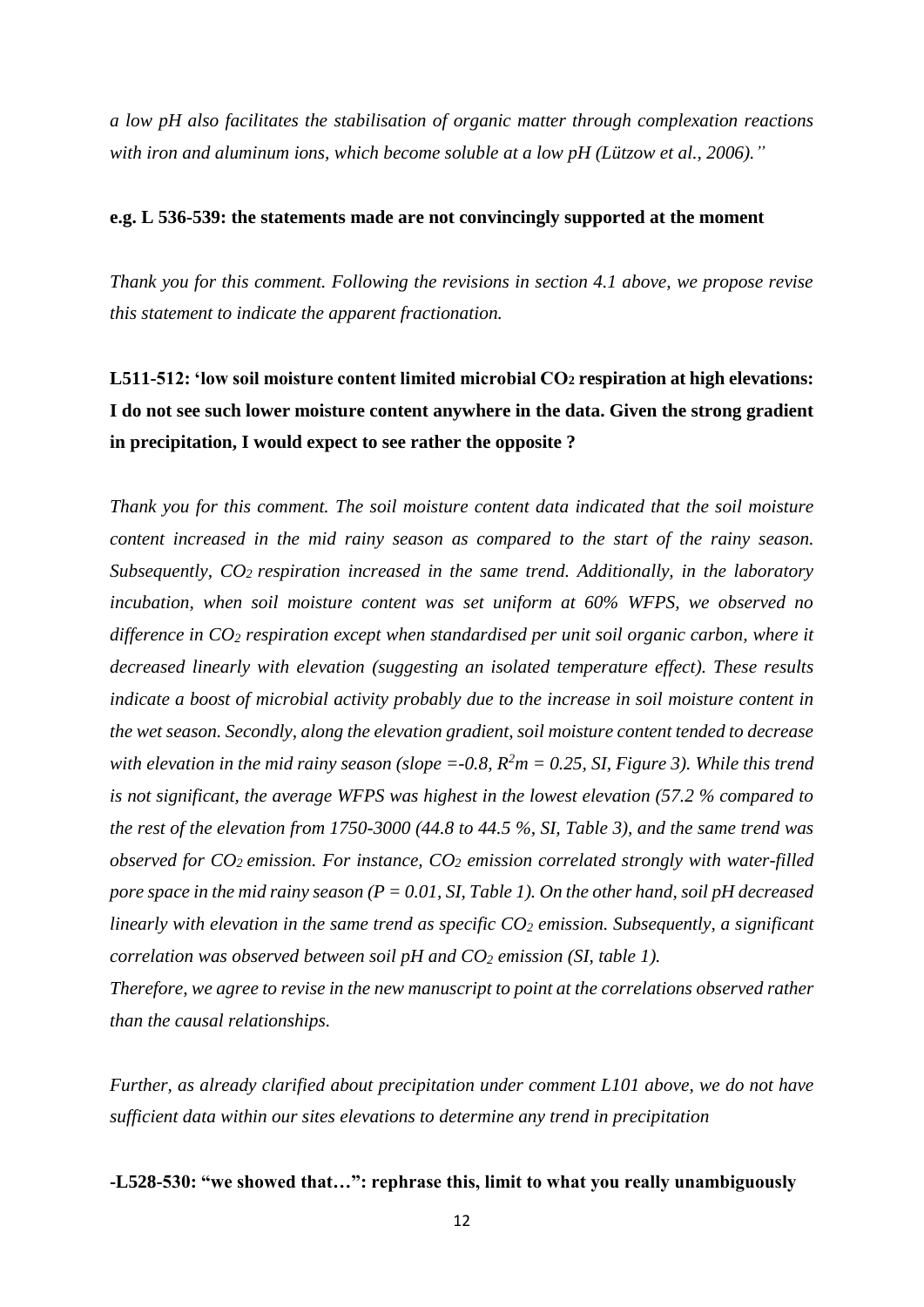**demonstrate, relationships are not necessarily causal. For example, I do not see strong direct evidence that soil moisture or pH had a direct effect on soil respiration along your gradient.**

*While we appreciate that several variables change along elevation which makes it difficult to assess the effect of individual variables, we could point some relationships. Therefore, we propose to revise the language according to identify the correlative variables with CO<sub>2</sub> emission along the elevational gradient as explained under comment L511-512 above.*

### **Minor / textual comments**

**-L20: insight into temperature sensitivity: insight into the temperature sensitivity:**

*Thank you, we agree to revise the sentence as suggested.*

**-L25 and further: temperature sensitivity: make it explicit that you are referring to Q<sup>10</sup> values here.**

*Thank you for this suggestion. We agree to revise as suggested*

**-L38: make it explicit that you refer to terrestrial primary production, not global (terrestrial + marine).**

*Thank you for this suggestion. We agree to rephrase the statement to clarify this.*

**-L61: delete "of the CO<sup>2</sup> respiration from soil"**

*Thank you for this suggestion. We agree to revise as suggested.*

**-L89: in the eastern slope: on the eastern slope.**

*Thank you for this correction.*

**-Equation 1: bit of an odd choice of symbols – (F, f, I, i)**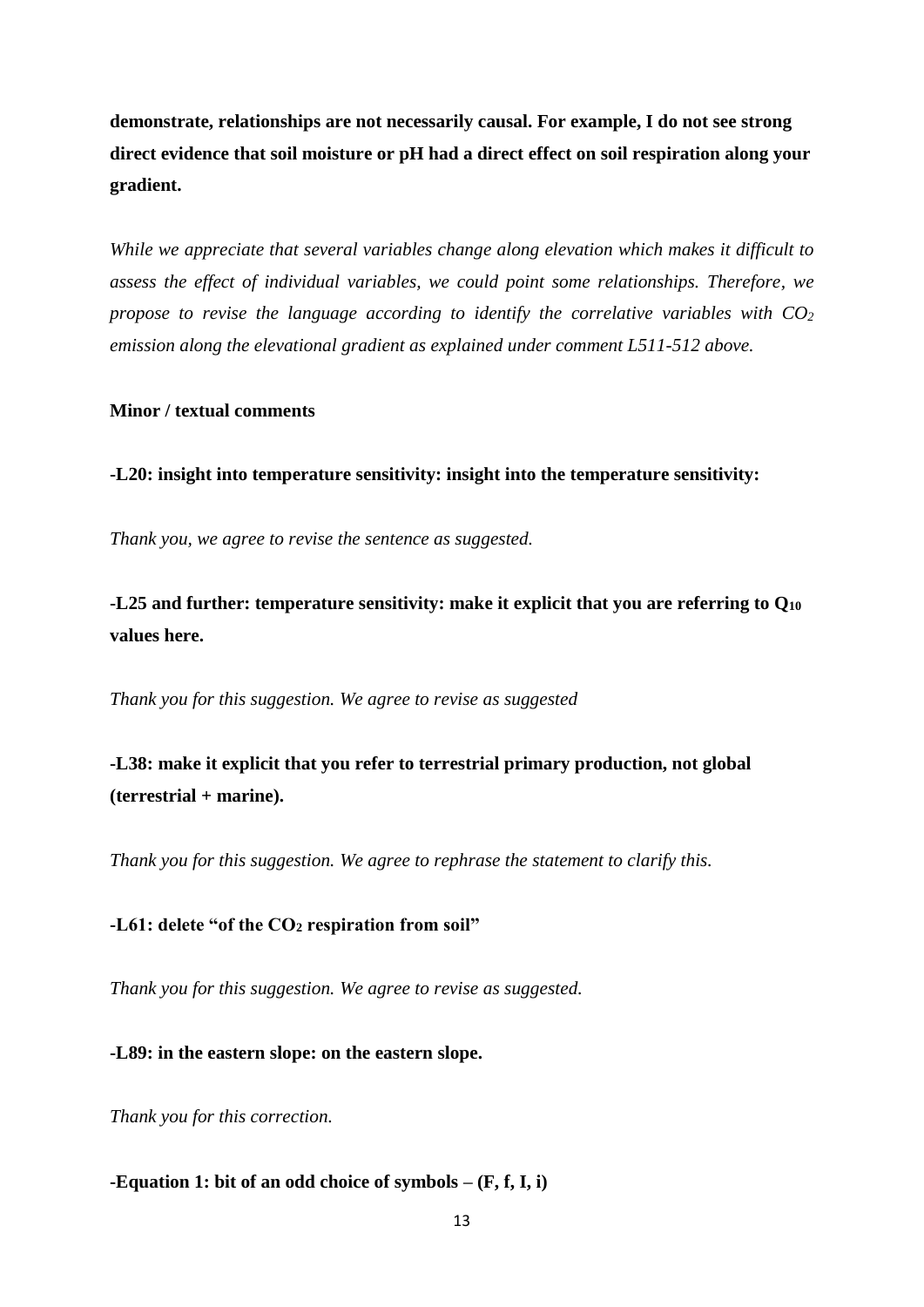*Thank you for this comment. We agree to revise the symbol as in the above comment under line*  155-162, i.e.

$$
"\delta^{13}C-CO_2 \approx \frac{[CO_2]_{final} * \delta^{13}C-CO_2_{final} - CO_2]_{initial} * \delta^{13}C-CO_2_{initial}}{[CO_2]_{final} - [CO_2]_{initial}}
$$
(1)

'-L172: why "increment" ? I think this can be deleted.

*Thank you for the suggestion, we agree to delete the word.*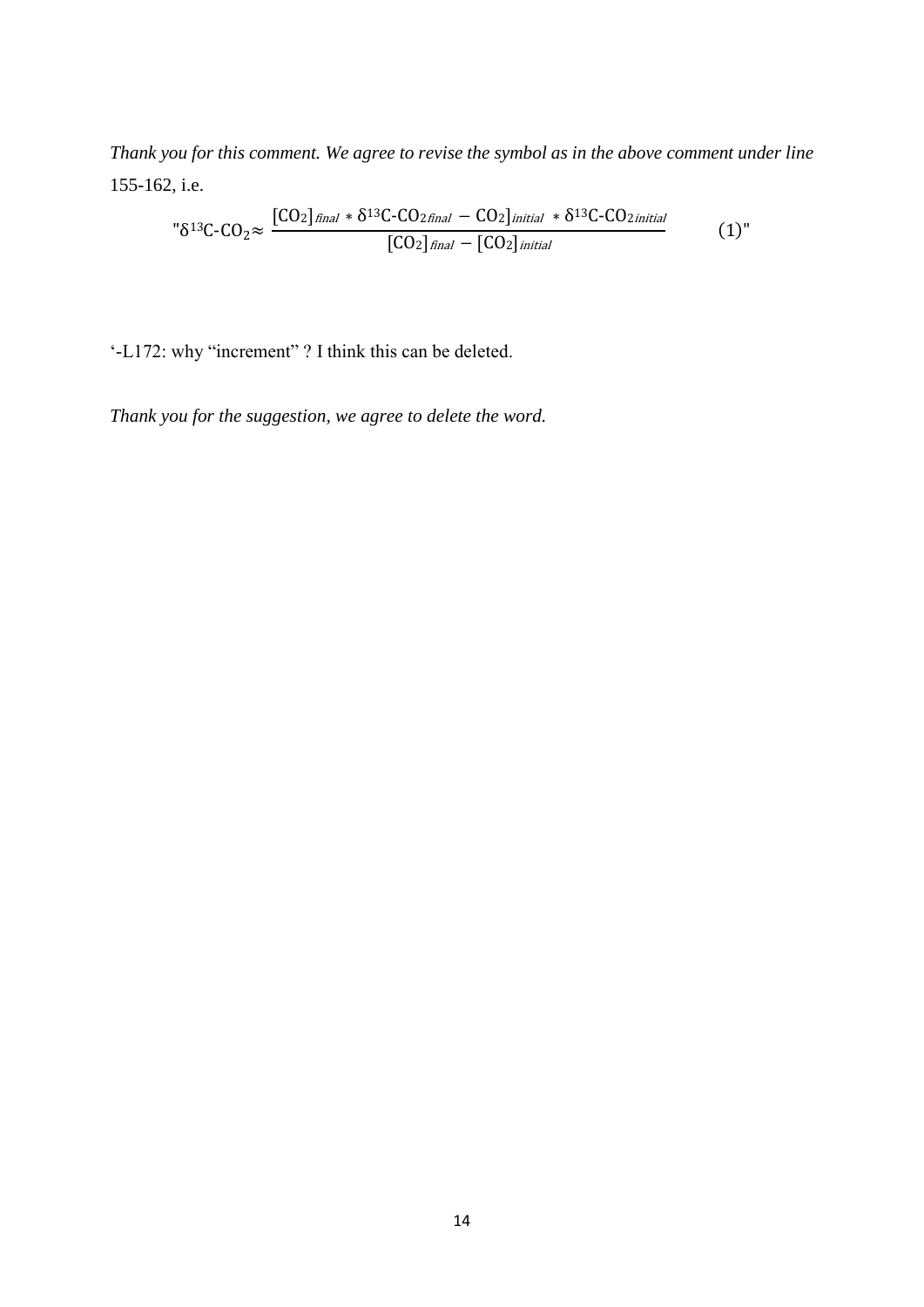#### **References**

Amundson, R., Austin, A. T., Schuur, E. A., Yoo, K., Matzek, V., Kendall, C., Uebersax, A., Brenner, D., and Baisden, W. T.: Global patterns of the isotopic composition of soil and plant nitrogen, Global biogeochemical cycles, 17, [https://doi.org/10.1029/2002GB001903,](https://doi.org/10.1029/2002GB001903) 2003.

Andrews, J. A., Matamala, R., Westover, K. M., and Schlesinger, W. H.: Temperature effects on the diversity of soil heterotrophs and the δ13C of soil-respired CO2, Soil Biology and Biochemistry, 32, 699-706, [https://doi.org/10.1016/S0038-0717\(99\)00206-0,](https://doi.org/10.1016/S0038-0717(99)00206-0) 2000.

Boeckx, P., Paulino, L., Oyarzún, C., Cleemput, O. v., and Godoy, R.: Soil δ15N patterns in old-growth forests of southern Chile as integrator for N-cycling, Isotopes in Environmental and Health Studies, 41, 249-259, [https://doi.org/10.1080/10256010500230171,](https://doi.org/10.1080/10256010500230171) 2005.

Chung, H., Zak, D. R., Reich, P. B., and Ellsworth, D. S.: Plant species richness, elevated CO2, and atmospheric nitrogen deposition alter soil microbial community composition and function, Global Change Biology, 13, 980-989, [https://doi.org/10.1111/j.1365-2486.2007.01313.x,](https://doi.org/10.1111/j.1365-2486.2007.01313.x) 2007.

Davidson, E. A. and Janssens, I. A.: Temperature sensitivity of soil carbon decomposition and feedbacks to climate change, Nature, 440, 165-173[, https://doi.org/10.1038/nature04514,](https://doi.org/10.1038/nature04514) 2006. Denef, K., Bubenheim, H., Lenhart, K., Vermeulen, J., Van Cleemput, O., Boeckx, P., and Müller, C.: Community shifts and carbon translocation within metabolically-active rhizosphere microorganisms in grasslands under elevated CO 2, Biogeosciences, 4, 769-779[, https://doi.org/10.5194/bg-4-769-](https://doi.org/10.5194/bg-4-769-2007) [2007,](https://doi.org/10.5194/bg-4-769-2007) 2007.

Drijber, R. A., Doran, J. W., Parkhurst, A. M., and Lyon, D.: Changes in soil microbial community structure with tillage under long-term wheat-fallow management, Soil Biology and Biochemistry, 32, 1419-1430, [https://doi.org/10.1016/S0038-0717\(00\)00060-2,](https://doi.org/10.1016/S0038-0717(00)00060-2) 2000.

Ehleringer, J. R., Buchmann, N., and Flanagan, L. B.: Carbon isotope ratios in belowground carbon cycle processes, Ecological Applications, 10, 412-422, [https://doi.org/10.1890/1051-](https://doi.org/10.1890/1051-0761(2000)010%5b0412:CIRIBC%5d2.0.CO;2) [0761\(2000\)010\[0412:CIRIBC\]2.0.CO;2,](https://doi.org/10.1890/1051-0761(2000)010%5b0412:CIRIBC%5d2.0.CO;2) 2000.

Frostegård, A. and Bååth, E.: The use of phospholipid fatty acid analysis to estimate bacterial and fungal biomass in soil, Biology and Fertility of soils, 22, 59-65[, https://doi.org/10.1007/BF00384433,](https://doi.org/10.1007/BF00384433) 1996.

Huygens, D., Roobroeck, D., Cosyn, L., Salazar, F., Godoy, R., and Boeckx, P.: Microbial nitrogen dynamics in south central Chilean agricultural and forest ecosystems located on an Andisol, Nutrient Cycling in Agroecosystems, 89, 175-187, [https://doi.org/10.1007/s10705-010-9386-0,](https://doi.org/10.1007/s10705-010-9386-0) 2011. Keeling, C. D.: The concentration and isotopic abundances of atmospheric carbon dioxide in rural areas, Geochimica et cosmochimica acta, 13, 322-334, [https://doi.org/10.1016/0016-7037\(58\)90033-](https://doi.org/10.1016/0016-7037(58)90033-4) [4,](https://doi.org/10.1016/0016-7037(58)90033-4) 1958.